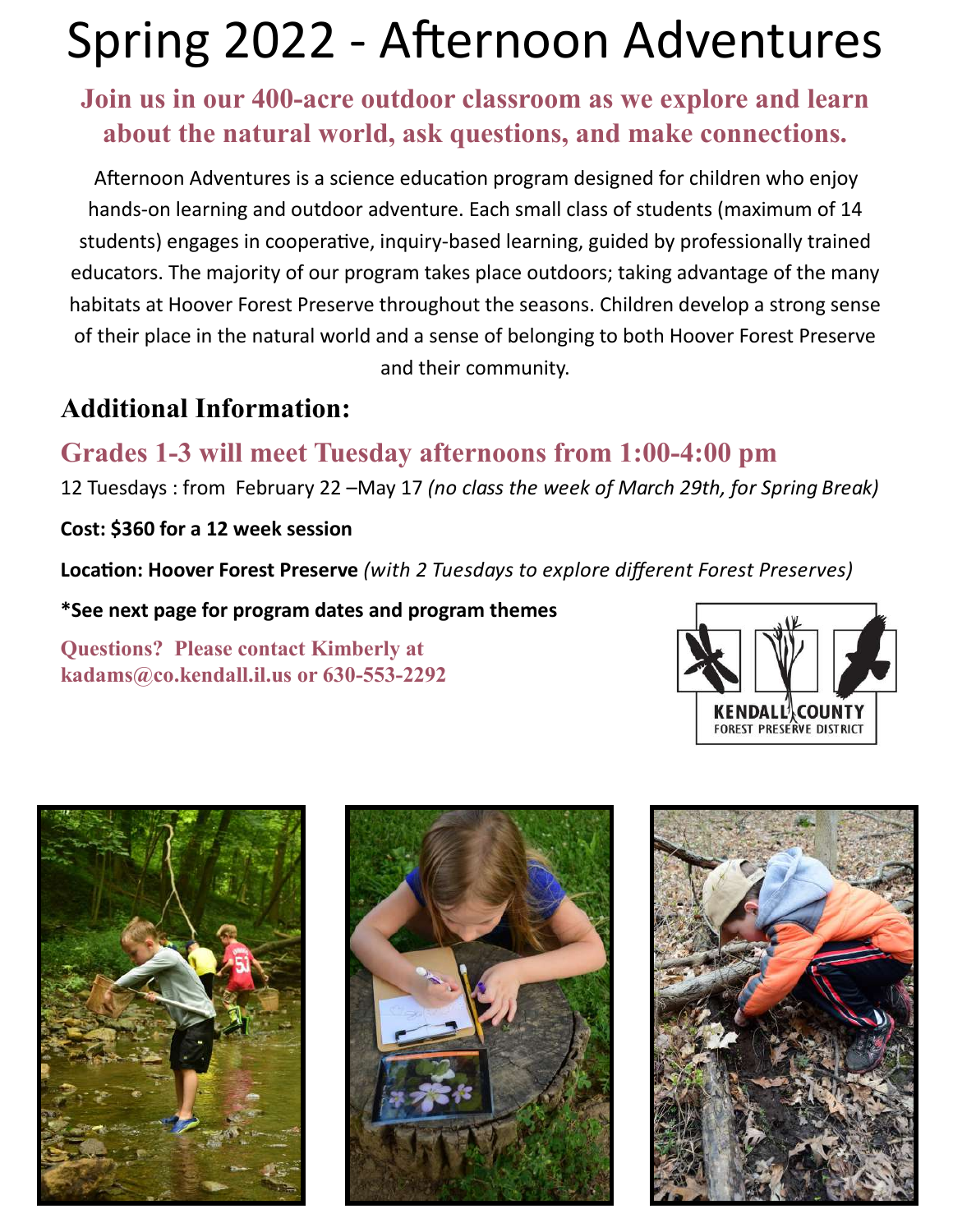| Spring 2022 Grades 1-3                                   |                                       |
|----------------------------------------------------------|---------------------------------------|
| <b>Program Dates</b>                                     | <b>Themes</b>                         |
| <b>February 22</b>                                       | <b>Last Blast of Winter</b>           |
| March 1                                                  | <b>Cooking over a Fire</b>            |
| March 8 @ Harris Forest Preserve                         | <b>Explore Harris Forest Preserve</b> |
| March 15                                                 | <b>Explore Hoover</b>                 |
| <b>March 22</b><br>(Skip Next Week, due to Spring Break) | <b>Rockin' Rocks</b>                  |
| <b>April 5</b>                                           | <b>Gardening 101</b>                  |
| <b>April 12</b>                                          | <b>Forest Flowers</b>                 |
| <b>April 19</b>                                          | <b>Earth Day!</b>                     |
| <b>April 26</b>                                          | <b>Slithering Snakes</b>              |
| May 3                                                    | <b>Explore Lyon Forest Preserve</b>   |
| <b>May 10</b>                                            | <b>Busy Bees</b>                      |
| <b>May 17</b>                                            | <b>Explore Hoover</b>                 |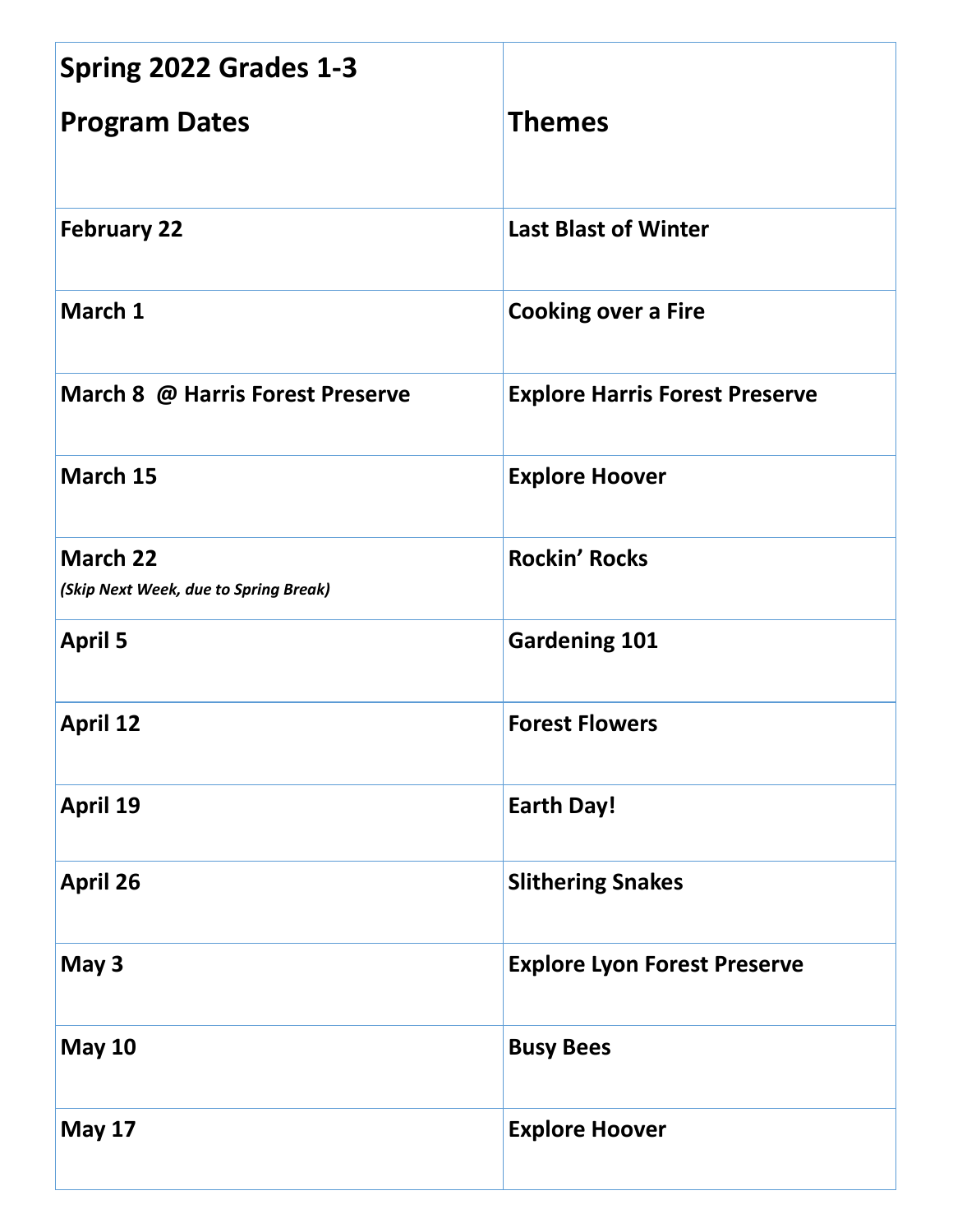| <b>Kendall County Forest Preserve District</b>                                                                                                                                                                                                                                                                                                                                                          |  |                                              |        |                                              |       |      |               |
|---------------------------------------------------------------------------------------------------------------------------------------------------------------------------------------------------------------------------------------------------------------------------------------------------------------------------------------------------------------------------------------------------------|--|----------------------------------------------|--------|----------------------------------------------|-------|------|---------------|
| <i><b>Afternoon Adventures</b></i>                                                                                                                                                                                                                                                                                                                                                                      |  |                                              |        |                                              |       |      |               |
|                                                                                                                                                                                                                                                                                                                                                                                                         |  | Registration Deadline: Monday, January 11th. |        | First come first served, spots fill up fast. |       |      |               |
|                                                                                                                                                                                                                                                                                                                                                                                                         |  |                                              |        | <b>Participant Information</b>               |       |      |               |
|                                                                                                                                                                                                                                                                                                                                                                                                         |  |                                              |        |                                              |       |      |               |
| Name of Program:                                                                                                                                                                                                                                                                                                                                                                                        |  | Afternoon Adventures- Spring 2022            |        |                                              |       |      |               |
| Sessions:                                                                                                                                                                                                                                                                                                                                                                                               |  |                                              |        | (12) Tuesday Dates (February 22 – May 17)    |       |      |               |
| Child's name:                                                                                                                                                                                                                                                                                                                                                                                           |  |                                              |        |                                              |       |      |               |
| Date of birth:                                                                                                                                                                                                                                                                                                                                                                                          |  |                                              |        | Current Grade Level:                         |       |      |               |
|                                                                                                                                                                                                                                                                                                                                                                                                         |  |                                              |        |                                              |       |      |               |
| Parent/Guardian Name:                                                                                                                                                                                                                                                                                                                                                                                   |  |                                              |        |                                              |       |      |               |
| Address:                                                                                                                                                                                                                                                                                                                                                                                                |  |                                              |        |                                              |       |      |               |
| City:                                                                                                                                                                                                                                                                                                                                                                                                   |  |                                              | State: |                                              |       | ZIP: |               |
| Cell Phone:                                                                                                                                                                                                                                                                                                                                                                                             |  |                                              |        | Alternate Phone:                             |       |      |               |
| Email Address:                                                                                                                                                                                                                                                                                                                                                                                          |  |                                              |        |                                              |       |      |               |
|                                                                                                                                                                                                                                                                                                                                                                                                         |  |                                              |        |                                              |       |      |               |
| Your signature below indicates that you have read and agree to the following, and that your child has your permission to attend<br>this program:                                                                                                                                                                                                                                                        |  |                                              |        |                                              |       |      |               |
| 1. I have been informed of the details of this program.                                                                                                                                                                                                                                                                                                                                                 |  |                                              |        |                                              |       |      |               |
| 2. My child has my permission to participate in this supervised program.                                                                                                                                                                                                                                                                                                                                |  |                                              |        |                                              |       |      |               |
| 3. I understand that my child will be under the instructor's, or other authorized personnel's supervision at all times. I agree to<br>instruct my child to obey all rules, regulations, and instructions given by instructors and/or authorized personnel. I further<br>agree that no teacher or other authorized personnel shall be held responsible or liable for injuries or other mishaps caused by |  |                                              |        |                                              |       |      |               |
| my child's deliberate disobedience of rules, regulations, or instructions.<br>4. I authorize the instructors or other authorized personnel, acting in my place, as parent, to give consent to any hospital or                                                                                                                                                                                           |  |                                              |        |                                              |       |      |               |
| physician to provide my child with whatever examination, treatment, hospitalization, medical or surgical care that may be need-<br>ed in the event that an injury or illness may occur to my child while attending the program.                                                                                                                                                                         |  |                                              |        |                                              |       |      |               |
| 5. All staff have been trained and certified in emergency epinephrine procedure. Staff members carry generic epinephrine pens                                                                                                                                                                                                                                                                           |  |                                              |        |                                              |       |      |               |
| in their backpacks in case of first-time severe allergy response resulting in signs of anaphylaxis. Please indicate below if you<br>want your child to receive epinephrine from forest preserve staff should they present signs of anaphylaxis.                                                                                                                                                         |  |                                              |        |                                              |       |      |               |
| Yes, I authorize forest preserve staff to administer epinephrine should my child present signs of anaphylaxis.                                                                                                                                                                                                                                                                                          |  |                                              |        |                                              |       |      |               |
| 6. I consent to the KCFPD's use of photographs and recordings for educational, promotional or publicity purposes and agree that<br>these photographs and recordings may be displayed during presentations or published in mass media publications, newspapers,<br>social media promotions, or websites.                                                                                                 |  |                                              |        |                                              |       |      |               |
|                                                                                                                                                                                                                                                                                                                                                                                                         |  |                                              |        |                                              |       |      |               |
| Signature:                                                                                                                                                                                                                                                                                                                                                                                              |  |                                              |        |                                              | Date: |      |               |
|                                                                                                                                                                                                                                                                                                                                                                                                         |  |                                              |        |                                              |       |      |               |
|                                                                                                                                                                                                                                                                                                                                                                                                         |  |                                              |        |                                              |       |      | (Page 1 of 3) |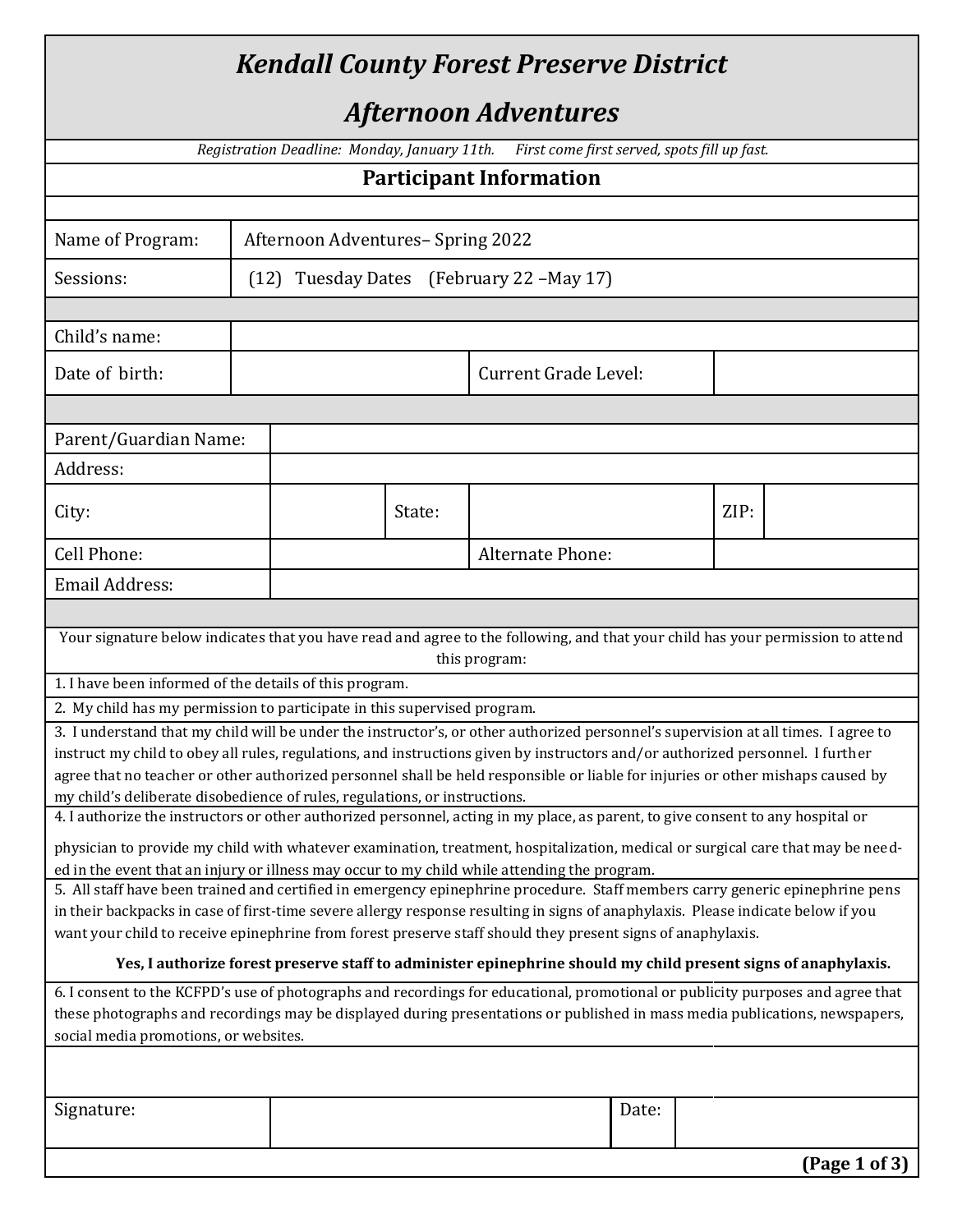| <b>Payment Information &amp; Mailing Instructions</b>                                                                                                                                                                                                                                                                                                             |                                                                                                          |  |  |  |  |  |
|-------------------------------------------------------------------------------------------------------------------------------------------------------------------------------------------------------------------------------------------------------------------------------------------------------------------------------------------------------------------|----------------------------------------------------------------------------------------------------------|--|--|--|--|--|
| Child's                                                                                                                                                                                                                                                                                                                                                           |                                                                                                          |  |  |  |  |  |
| Name:                                                                                                                                                                                                                                                                                                                                                             |                                                                                                          |  |  |  |  |  |
| Name of Program:                                                                                                                                                                                                                                                                                                                                                  |                                                                                                          |  |  |  |  |  |
| Fee:                                                                                                                                                                                                                                                                                                                                                              |                                                                                                          |  |  |  |  |  |
| Payment Option (check one):                                                                                                                                                                                                                                                                                                                                       |                                                                                                          |  |  |  |  |  |
|                                                                                                                                                                                                                                                                                                                                                                   | Cash (In person drop-off only)                                                                           |  |  |  |  |  |
|                                                                                                                                                                                                                                                                                                                                                                   | Check (Make payable to The Kendall County Forest Preserve District)                                      |  |  |  |  |  |
|                                                                                                                                                                                                                                                                                                                                                                   | Credit card (Fill out information below)                                                                 |  |  |  |  |  |
|                                                                                                                                                                                                                                                                                                                                                                   |                                                                                                          |  |  |  |  |  |
|                                                                                                                                                                                                                                                                                                                                                                   | Credit Card Information (2.5% processing fee applied)                                                    |  |  |  |  |  |
| Name on Card:                                                                                                                                                                                                                                                                                                                                                     |                                                                                                          |  |  |  |  |  |
| <b>Billing</b>                                                                                                                                                                                                                                                                                                                                                    |                                                                                                          |  |  |  |  |  |
| City:                                                                                                                                                                                                                                                                                                                                                             | State:<br>ZIP:                                                                                           |  |  |  |  |  |
| Card Type (circle one): Visa                                                                                                                                                                                                                                                                                                                                      | Master Card<br>Discover Card                                                                             |  |  |  |  |  |
| Card                                                                                                                                                                                                                                                                                                                                                              |                                                                                                          |  |  |  |  |  |
| Number:                                                                                                                                                                                                                                                                                                                                                           |                                                                                                          |  |  |  |  |  |
| Security Code:                                                                                                                                                                                                                                                                                                                                                    | <b>Expiration Date:</b>                                                                                  |  |  |  |  |  |
|                                                                                                                                                                                                                                                                                                                                                                   | I authorize Kendall County Forest Preserve District to charge my credit card the amount indicated on the |  |  |  |  |  |
| dates as noted. Signature:                                                                                                                                                                                                                                                                                                                                        | Date:                                                                                                    |  |  |  |  |  |
| Please mail completed registration form, payment form, health form, and payment to Kendall County Forest<br>Preserve District, Attn: Afternoon Adventures 110 W. Madison St., Yorkville, IL 60560<br>or email forms to Kimberly at kadams@co.kendall.il.us                                                                                                        |                                                                                                          |  |  |  |  |  |
| Program letters regarding more details about the program you are registered for will be sent<br>1 week prior to the first day of the program. If you have any other questions or need assis-<br>tance with your registration, please contact Kimberly Adams, Environmental Education<br>Coordinator, at 630-553-2292 or email kadams@co.kendall.il.us. Thank you! |                                                                                                          |  |  |  |  |  |
| <b>Office Use Only:</b><br>Initials:                                                                                                                                                                                                                                                                                                                              | Forms rec'd: _____________<br>Date Registered: ___________<br><b>KENDALL COUNTY</b>                      |  |  |  |  |  |
| Confirmation Email: ________                                                                                                                                                                                                                                                                                                                                      |                                                                                                          |  |  |  |  |  |